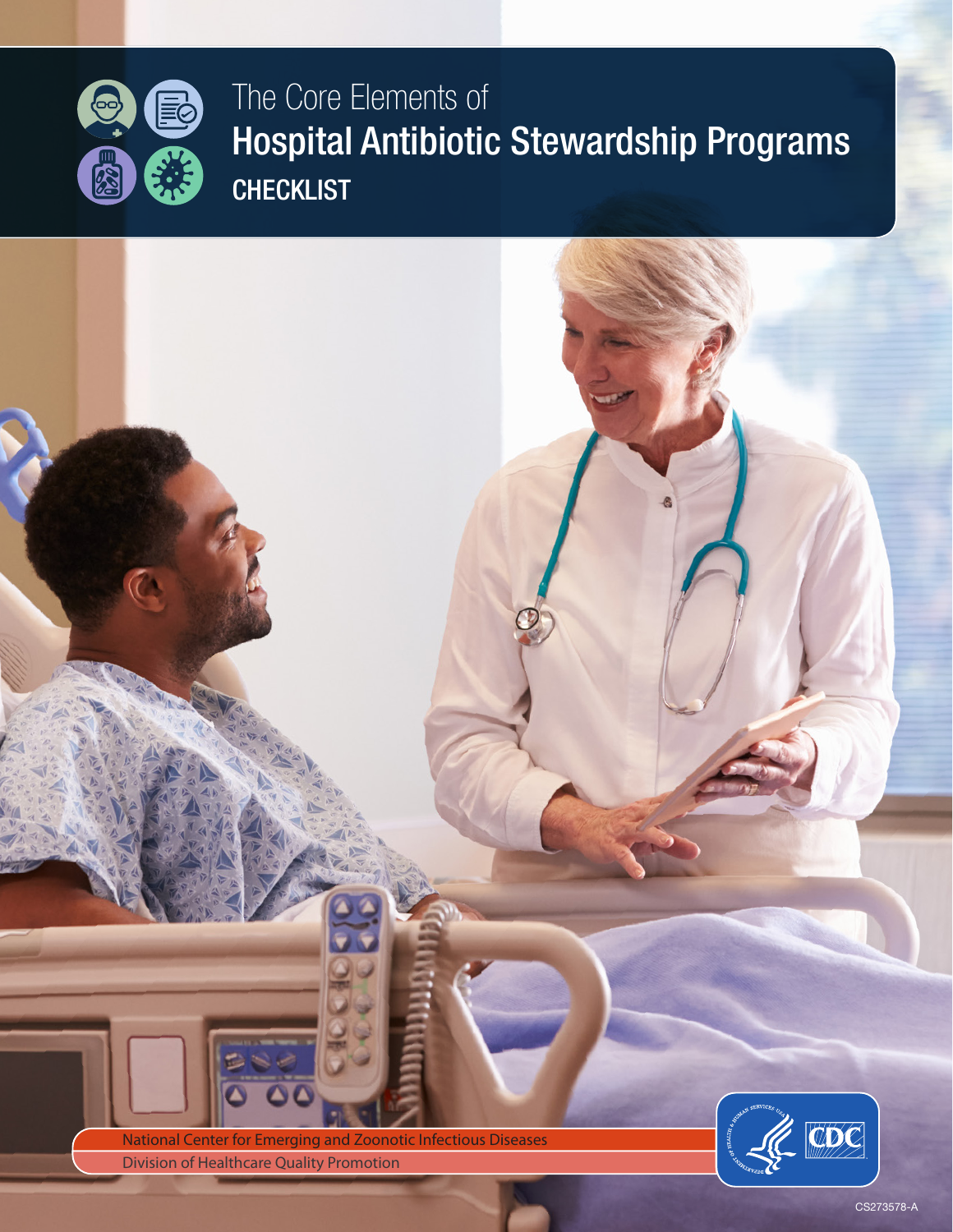## Checklist for Core Elements of Hospital Antibiotic Stewardship Programs

The following checklist is a companion to *Core Elements of Hospital Antibiotic Stewardship Programs.*  This checklist should be used to systematically assess key elements and actions to ensure optimal antibiotic prescribing and limit overuse and misuse of antibiotics in hospitals. CDC recommends that all hospitals implement an Antibiotic Stewardship Program.

Facilities using this checklist should involve one or more knowledgeable staff to determine if the following principles and actions to improve antibiotic use are in place. The elements in this checklist have been shown in previous studies to be helpful in improving antibiotic use though not all of the elements might be feasible in all hospitals.

| <b>LEADERSHIP SUPPORT</b>                                                                                                                             |                                                                                                                                                             | <b>ESTABLISHED</b><br><b>AT FACILITY</b> |              |  |  |
|-------------------------------------------------------------------------------------------------------------------------------------------------------|-------------------------------------------------------------------------------------------------------------------------------------------------------------|------------------------------------------|--------------|--|--|
| Α.                                                                                                                                                    | Does your facility have a formal, written statement of support from leadership that supports<br>efforts to improve antibiotic use (antibiotic stewardship)? | $\Box$ Yes                               | $\Box$ No    |  |  |
| В.                                                                                                                                                    | Does your facility receive any budgeted financial support for antibiotic stewardship activities<br>(e.g., support for salary, training, or IT support)?     | $\Box$ Yes                               | $\Box$ No    |  |  |
| <b>ACCOUNTABILITY</b>                                                                                                                                 |                                                                                                                                                             |                                          |              |  |  |
| А.                                                                                                                                                    | Is there a physician leader responsible for program outcomes of stewardship activities at your<br>facility?                                                 | $\Box$ Yes                               | $\Box$ No    |  |  |
| <b>DRUG EXPERTISE</b>                                                                                                                                 |                                                                                                                                                             |                                          |              |  |  |
| А.                                                                                                                                                    | Is there a pharmacist leader responsible for working to improve antibiotic use at your facility?                                                            | $\Box$ Yes                               | $\Box$ No    |  |  |
| <b>KEY SUPPORT FOR THE ANTIBIOTIC STEWARDSHIP PROGRAM</b><br>Does any of the staff below work with the stewardship leaders to improve antibiotic use? |                                                                                                                                                             |                                          |              |  |  |
| В.                                                                                                                                                    | Clinicians                                                                                                                                                  | $\Box$ Yes                               | $\square$ No |  |  |
|                                                                                                                                                       | C. Infection Prevention and Healthcare Epidemiology                                                                                                         | $\Box$ Yes                               | $\Box$ No    |  |  |
|                                                                                                                                                       | D. Quality Improvement                                                                                                                                      | $\Box$ Yes                               | $\Box$ No    |  |  |
| Е.                                                                                                                                                    | Microbiology (Laboratory)                                                                                                                                   | $\Box$ Yes                               | $\Box$ No    |  |  |
| E.                                                                                                                                                    | Information Technology (IT)                                                                                                                                 | $\Box$ Yes                               | $\Box$ No    |  |  |
|                                                                                                                                                       | G. Nursing                                                                                                                                                  | $\Box$ Yes                               | $\Box$ No    |  |  |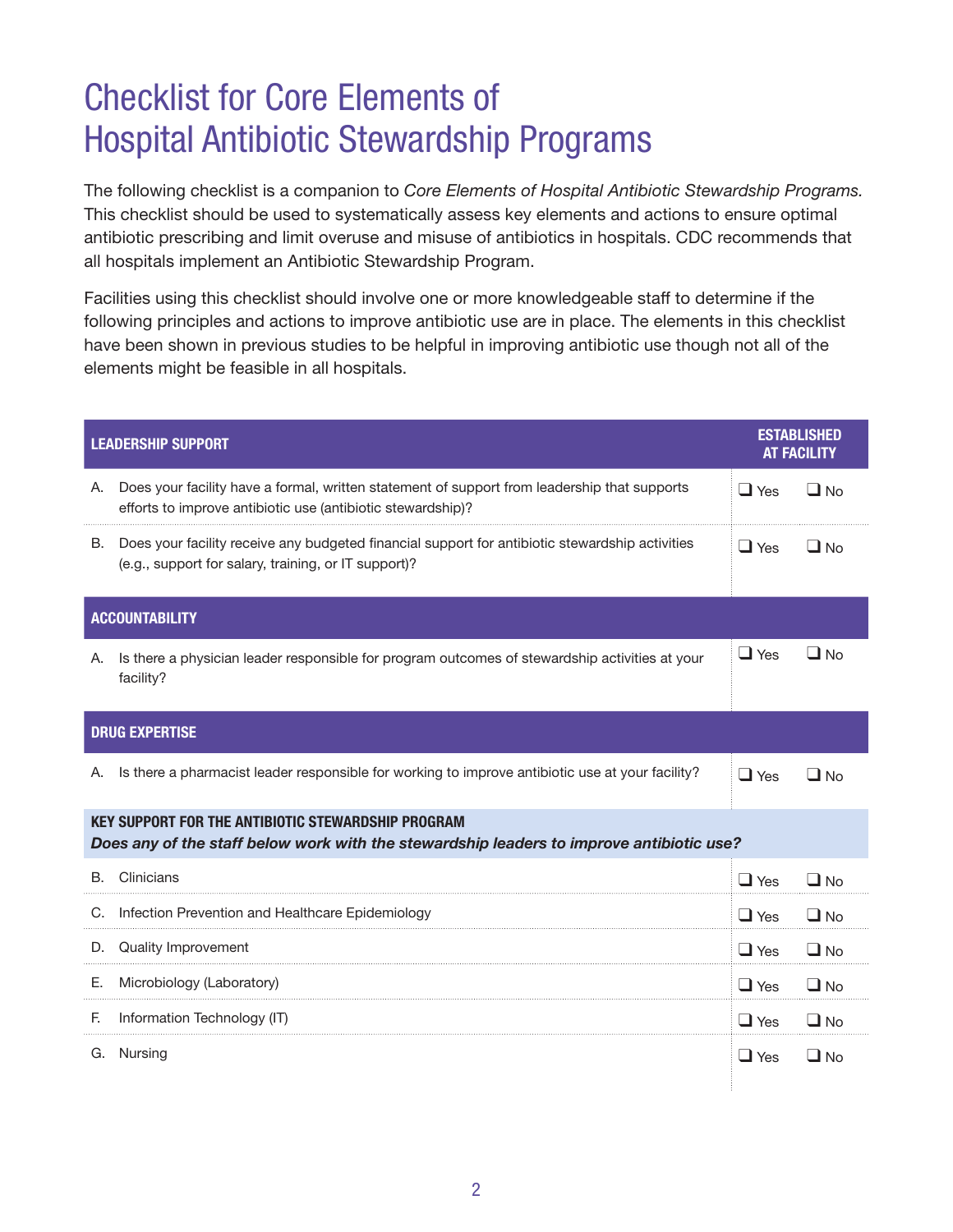| <b>ACTIONS TO SUPPORT OPTIMAL ANTIBIOTIC USE</b>                                                                                                                                                    |                                                                                                                                                                                                    |                                   |                                     |  |  |  |
|-----------------------------------------------------------------------------------------------------------------------------------------------------------------------------------------------------|----------------------------------------------------------------------------------------------------------------------------------------------------------------------------------------------------|-----------------------------------|-------------------------------------|--|--|--|
| <b>POLICIES</b>                                                                                                                                                                                     |                                                                                                                                                                                                    |                                   | <b>POLICY</b><br><b>ESTABLISHED</b> |  |  |  |
| Α.                                                                                                                                                                                                  | Does your facility have a policy that requires prescribers to document in the medical record or<br>during order entry a dose, duration, and indication for all antibiotic prescriptions?           | $\Box$ Yes                        | $\Box$ No                           |  |  |  |
| В.                                                                                                                                                                                                  | Does your facility have facility-specific treatment recommendations, based on national guidelines<br>and local susceptibility, to assist with antibiotic selection for common clinical conditions? | $\Box$ Yes                        | $\Box$ No                           |  |  |  |
|                                                                                                                                                                                                     | SPECIFIC INTERVENTIONS TO IMPROVE ANTIBIOTIC USE<br>Are the following actions to improve antibiotic prescribing conducted in your facility?                                                        |                                   |                                     |  |  |  |
| <b>BROAD INTERVENTIONS</b>                                                                                                                                                                          |                                                                                                                                                                                                    |                                   | <b>ACTION</b><br><b>PERFORMED</b>   |  |  |  |
|                                                                                                                                                                                                     | C. Is there a formal procedure for all clinicians to review the appropriateness of all antibiotics 48<br>hours after the initial orders (e.g. antibiotic time out)?                                | $\Box$ Yes                        | $\Box$ No                           |  |  |  |
|                                                                                                                                                                                                     | D. Do specified antibiotic agents need to be approved by a physician or pharmacist prior to<br>dispensing (i.e., pre-authorization) at your facility?                                              | $\Box$ Yes                        | $\Box$ No                           |  |  |  |
| Е.                                                                                                                                                                                                  | Does a physician or pharmacist review courses of therapy for specified antibiotic agents (i.e.,<br>prospective audit with feedback) at your facility?                                              | $\Box$ Yes                        | $\Box$ No                           |  |  |  |
| <b>PHARMACY-DRIVEN INTERVENTIONS</b><br>Are the following actions implemented in your facility?                                                                                                     |                                                                                                                                                                                                    | <b>ACTION</b><br><b>PERFORMED</b> |                                     |  |  |  |
| F.                                                                                                                                                                                                  | Automatic changes from intravenous to oral antibiotic therapy in appropriate situations?                                                                                                           | $\Box$ Yes                        | $\Box$ No                           |  |  |  |
|                                                                                                                                                                                                     | G. Dose adjustments in cases of organ dysfunction?                                                                                                                                                 | $\Box$ Yes                        | $\Box$ No                           |  |  |  |
| H.,                                                                                                                                                                                                 | Dose optimization (pharmacokinetics/pharmacodynamics) to optimize the treatment of<br>organisms with reduced susceptibility?                                                                       | $\Box$ Yes                        | $\Box$ No                           |  |  |  |
|                                                                                                                                                                                                     | Automatic alerts in situations where therapy might be unnecessarily duplicative?                                                                                                                   | $\Box$ Yes                        | $\Box$ No                           |  |  |  |
| J.                                                                                                                                                                                                  | Time-sensitive automatic stop orders for specified antibiotic prescriptions?                                                                                                                       | $\Box$ Yes                        | $\Box$ No                           |  |  |  |
| <b>DIAGNOSIS AND INFECTIONS SPECIFIC INTERVENTIONS</b><br>Does your facility have specific interventions in place to ensure optimal use of<br>antibiotics to treat the following common infections? |                                                                                                                                                                                                    | <b>ACTION</b><br><b>PERFORMED</b> |                                     |  |  |  |
| K.                                                                                                                                                                                                  | Community-acquired pneumonia                                                                                                                                                                       | $\Box$ Yes                        | $\Box$ No                           |  |  |  |
|                                                                                                                                                                                                     | L. Urinary tract infection                                                                                                                                                                         | $\Box$ Yes                        | $\Box$ No                           |  |  |  |
|                                                                                                                                                                                                     | M. Skin and soft tissue infections                                                                                                                                                                 | $\Box$ Yes                        | $\Box$ No                           |  |  |  |
|                                                                                                                                                                                                     | N. Surgical prophylaxis                                                                                                                                                                            | $\Box$ Yes                        | $\Box$ No                           |  |  |  |
|                                                                                                                                                                                                     | O. Empiric treatment of Methicillin-resistant Staphylococcus aureus (MRSA)                                                                                                                         | $\Box$ Yes                        | $\Box$ No                           |  |  |  |